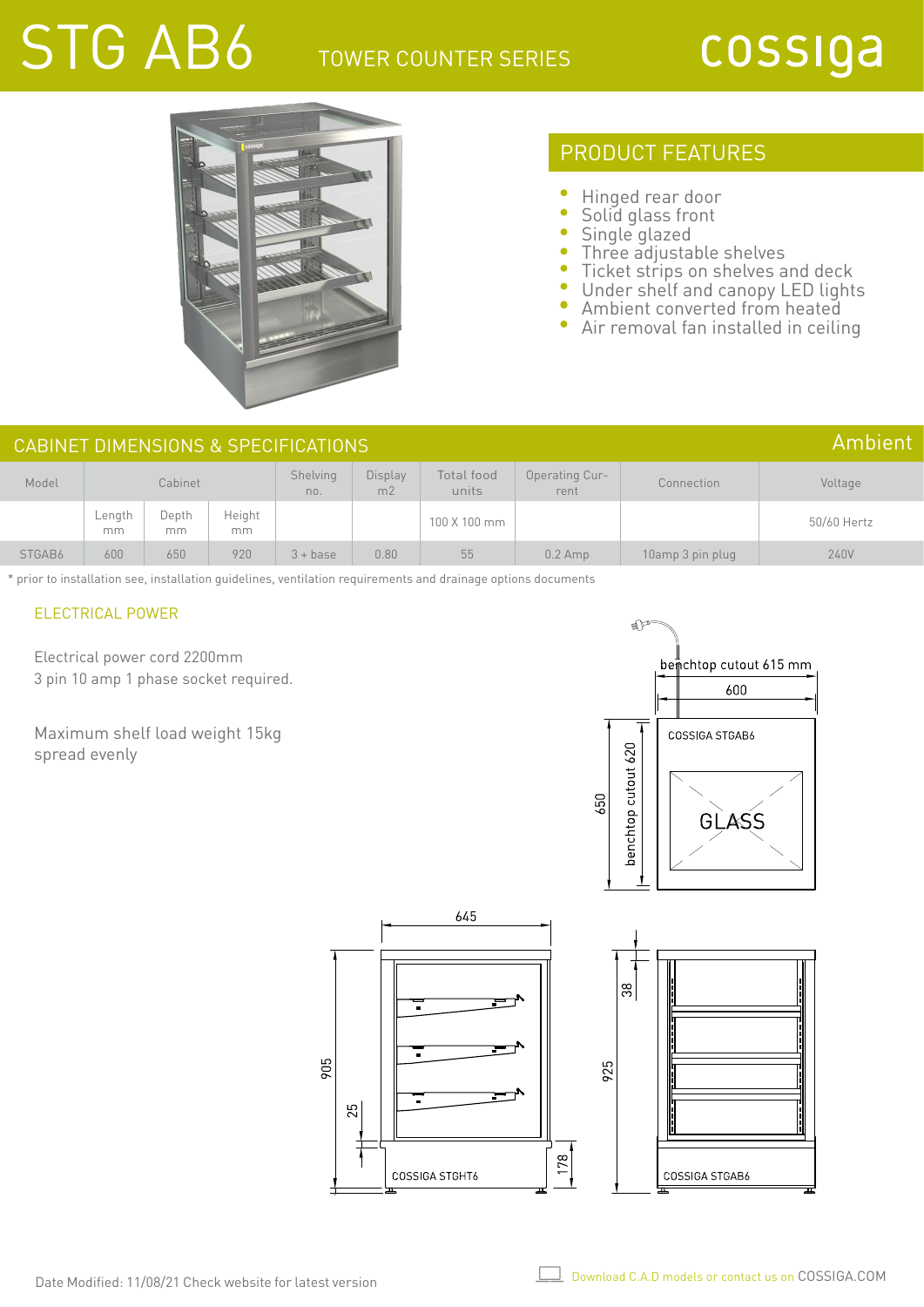# STG AB9

## TOWER COUNTER SERIES

# cossiga



## PRODUCT FEATURES

- Sliding rear doors
- ò Solid glass front
- Single glazed
- Three adjustable shelves
- ó Ticket strips on shelves and deck
- $\bullet$ Under shelf and canopy LED lights
- Ambient converted from heated
- ä Air removal fan installed in ceiling

#### Model Cabinet Shelving no. Display  $\frac{1}{2}$ Total food units Operating Current Connection Voltage Length mm Depth mm Height mm 50/60 Hertz<br>mm 50/60 Hertz STGAB9 900 650 920 3 + base 1.27 84 0.3 Amp 10amp 3 pin plug 240V CABINET DIMENSIONS & SPECIFICATIONS Ambient

\* prior to installation see, installation guidelines, ventilation requirements and drainage options documents

## ELECTRICAL POWER

Electrical power cord 2200mm 3 pin 10 amp 1 phase socket required.



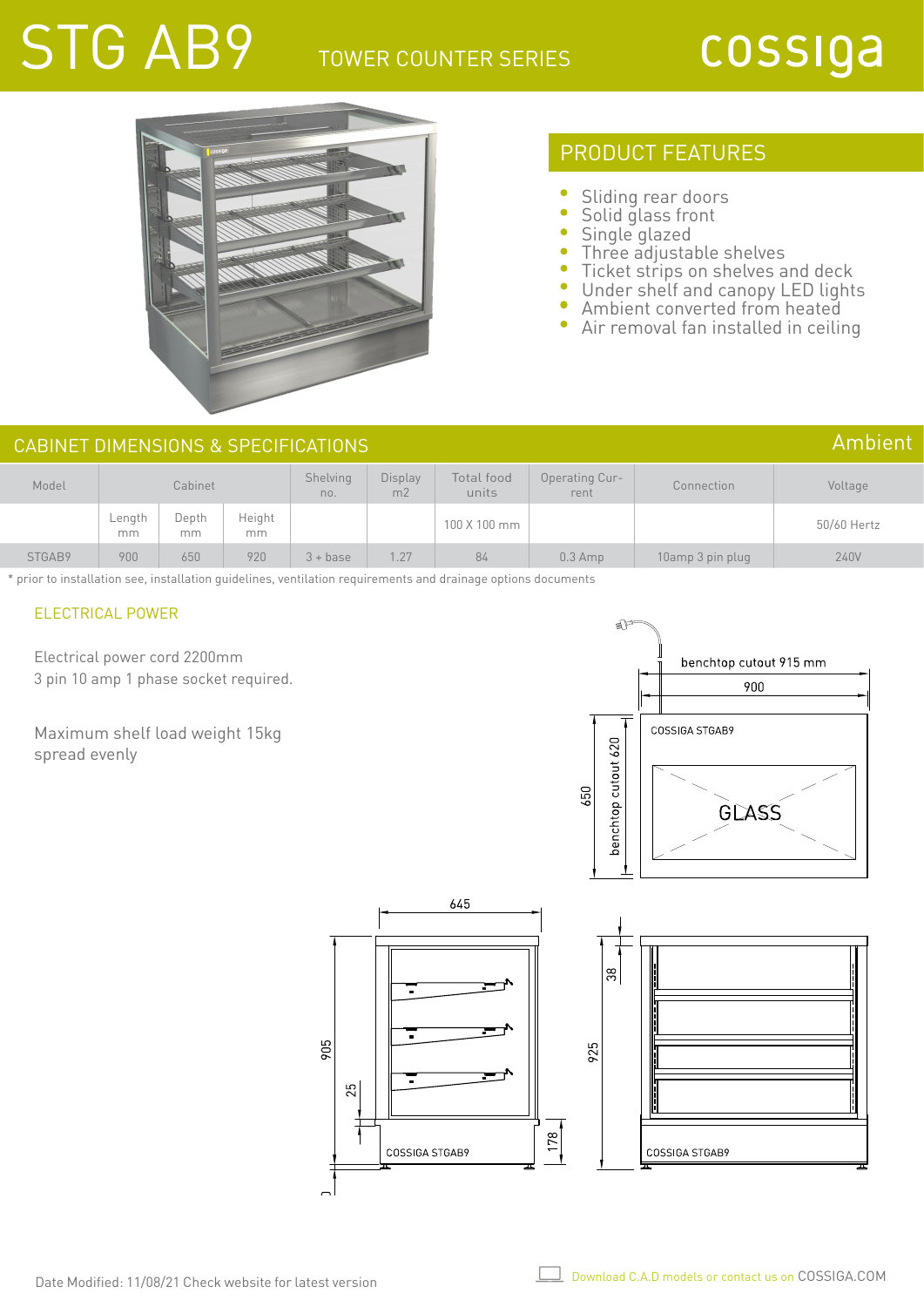# STG AB12 TOWER COUNTER SERIES

## cossiga



## PRODUCT FEATURES

- Sliding rear doors
- Solid glass front
- Single glazed
- Three adjustable shelves
- $\bullet$ Ticket strips on shelves and deck
- $\bullet$ Under shelf and canopy LED lights
- Ambient converted from heated
- ò Air removal fan installed in ceiling

#### Model Cabinet Shelving no. Display  $\frac{1}{2}$ Total food units Operating Current Connection Voltage Length mm Depth mm Height mm 50/60 Hertz<br>mm 50/60 Hertz STGAB12 1200 650 920 3+ base 1.75 121 0.4 Amp 10amp 3 pin plug 240V CABINET DIMENSIONS & SPECIFICATIONS Ambient

\* prior to installation see, installation guidelines, ventilation requirements and drainage options documents

## ELECTRICAL POWER

Electrical power cord 2200mm 3 pin 10 amp 1 phase socket required.



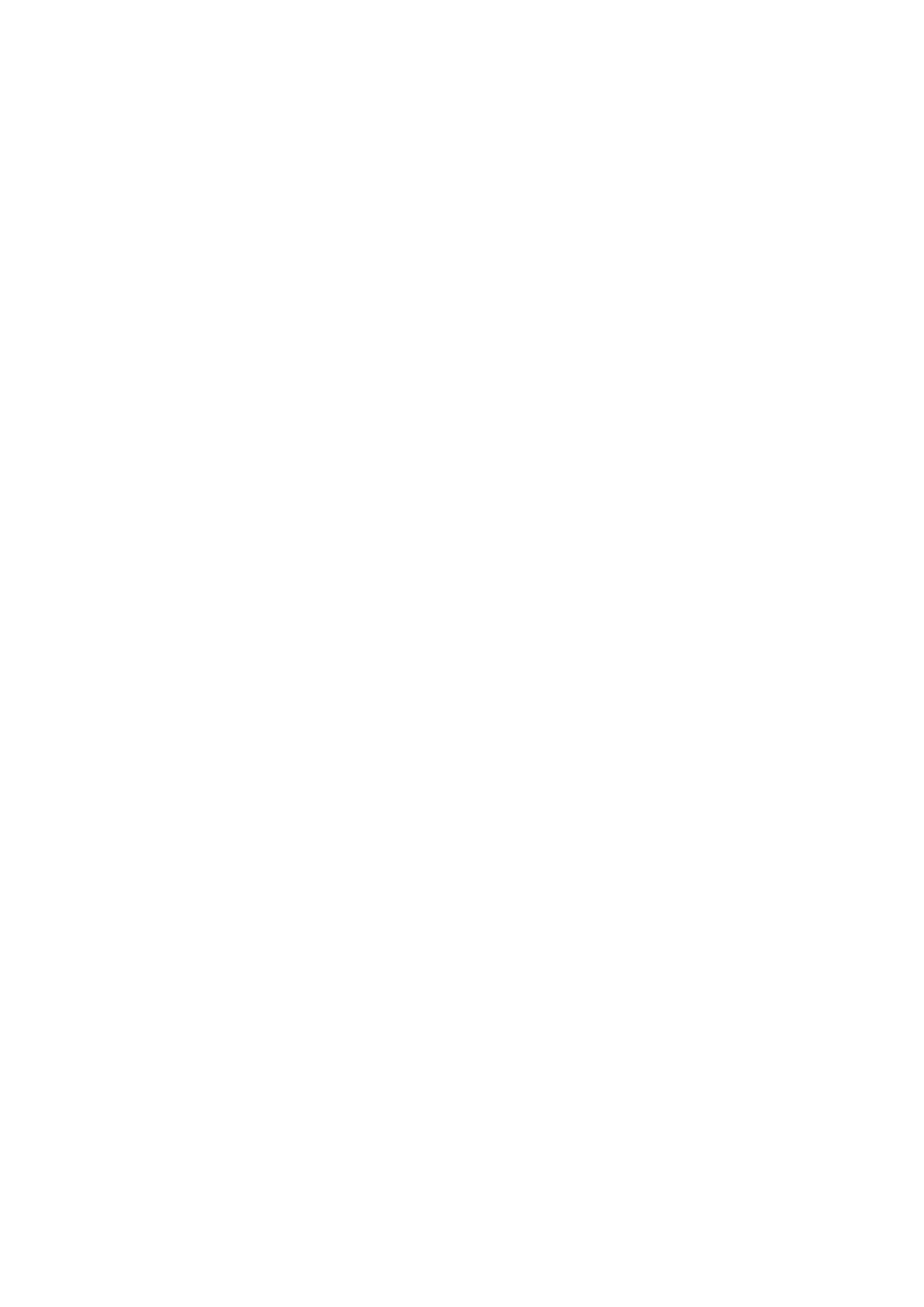# STG AB9-SD TOWER COUNTER SERIES

## cossiga

## PRODUCT FEATURES

- $\bullet$ Sliding doors front and rear
- Single glazed  $\bullet$
- Three adjustable shelves ò
- Ticket strips on shelves and deck Ċ
- Under shelf and canopy LED lights  $\bullet$
- Solid glass front optional  $\bullet$
- Ambient converted from heated  $\bullet$
- Air removal fan installed in ceiling ò

#### Model Cabinet Shelving no. Display m2 Total food units Operating Current Connection Voltage Length mm Depth mm Height mm 50/60 Hertz<br>mm 50/60 Hertz STGAB9-SD 900 650 920 3 + base 1.27 84 0.3 Amp 10amp 3 pin plug 240V CABINET DIMENSIONS & SPECIFICATIONS Ambient

\* prior to installation see, installation guidelines, ventilation requirements and drainage options documents

## ELECTRICAL POWER

Electrical power cord 2200mm 3 pin 10 amp 1 phase socket required.